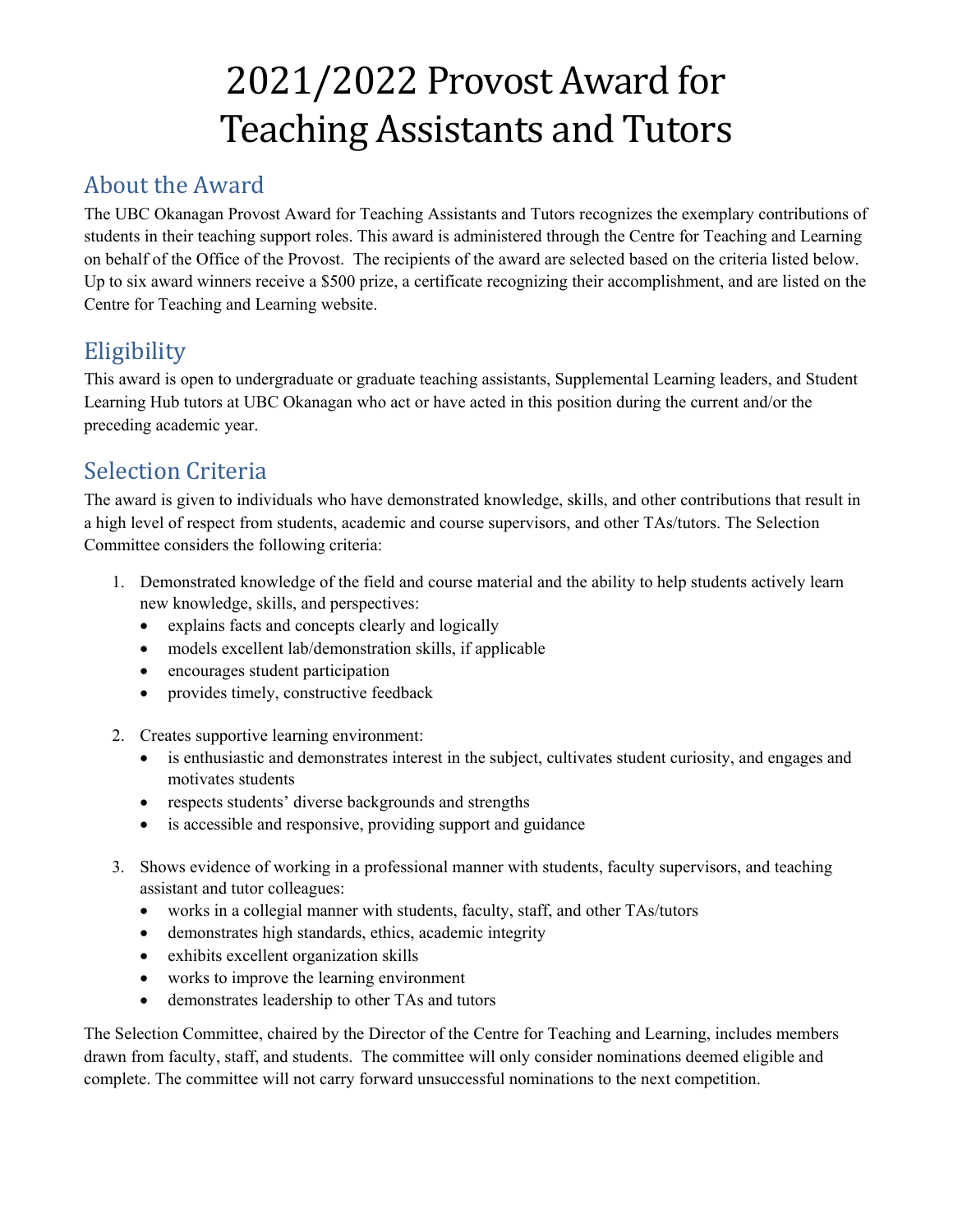## Nomination Procedure

Nominations must come from supervisors (course instructors, senior laboratory instructors, Academic Resource Centre staff, Student Learning Hub staff) of the TA/tutor. Students who would like to see their teaching assistant or tutor nominated for the award are encouraged to speak with their course instructors or leaders in the Academic Resource Centre and Student Learning Hub. TAs and tutors cannot nominate themselves for the award.

The Centre for Teaching and Learning is responsible for issuing a call for nominations to the Deans of each faculty/school, AVP Students, and Chief Librarian. Those leaders are responsible for directing unit/department heads to collect nominations from their respective areas.

Once all nominations are collected by the unit/department head, they are submitted to the Dean of their Faculty or School, AVP Students, or Chief Librarian. The AVP Students, Chief Librarian, and Deans will review the nominations they receive and may submit up to four outstanding nominations from their faculty/academic area (up to six nominations from the Irving K. Barber School of Arts and Sciences) to the Centre for Teaching and Learning for the Selection Committee to review.



# Nomination Package

## Required documents:

- 1. Nomination form. Note the nomination form requires signatures from both the nominee and the supervisor making the nomination.
- 2. A letter of nomination, typically written by the faculty member or supervisor making the nomination, that refers to the selection criteria and indicates why the nominee should receive the award.
- 3. A teaching statement written by the nominee, not to exceed 2 pages, describing their approach to teaching and learning, highlighting teaching activities, and reflecting on why they feel they've earned the nomination.
- 4. A summary of recent teaching responsibilities, not to exceed 1 page and compiled by the nominee, including the types of teaching undertaken, number of students, hours per week in contact with students.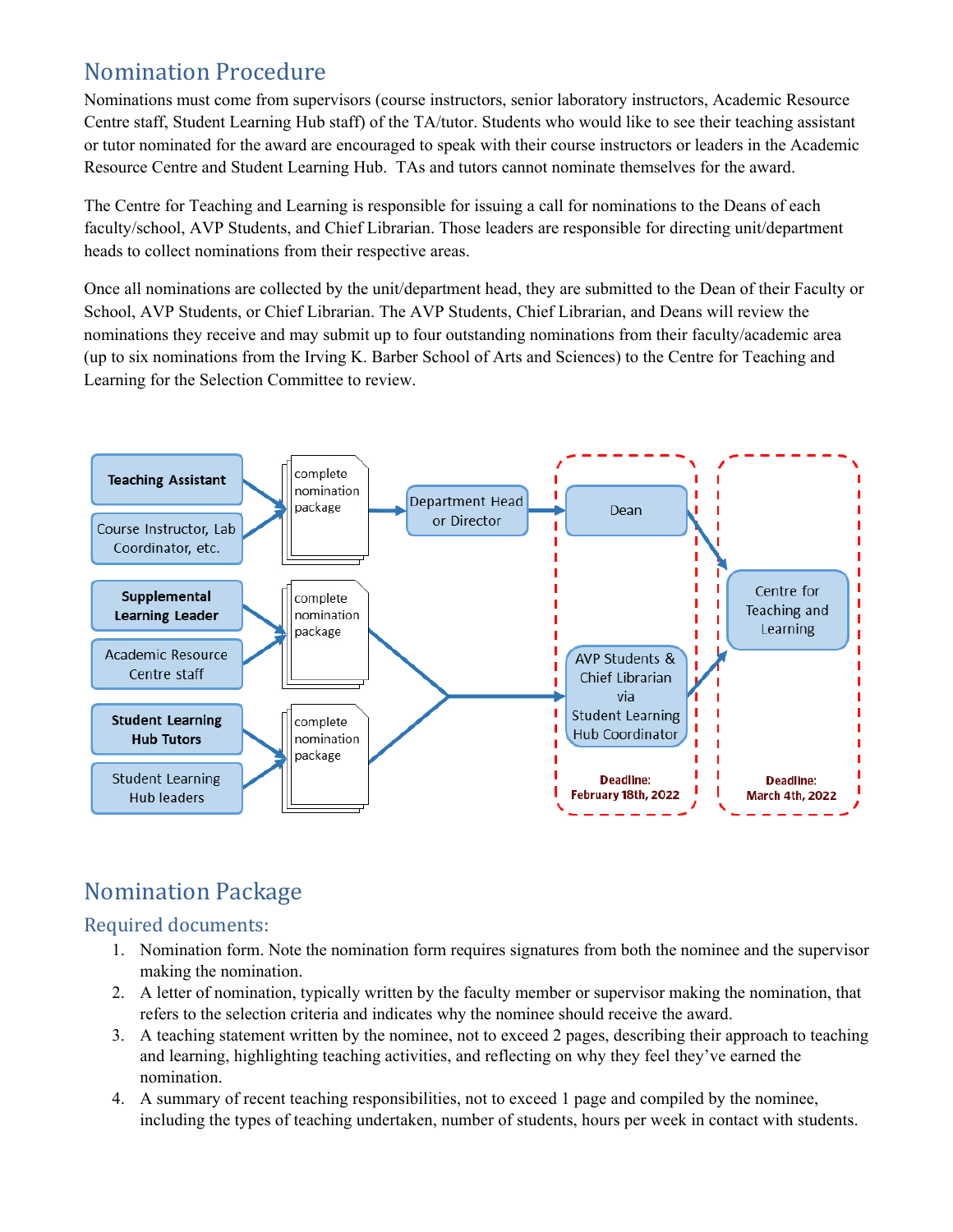## Supporting evidence:

Supporting evidence strengthens the nomination package. The nominating unit/department, nominating faculty member or supervisor, and the nominee are encouraged to gather as many of the following as possible. Please note that this award recognizes work done by teaching assistants or tutors, so evidence of work performed as the instructor-of-record (adjunct professor, sessional instructor, etc.) for a course should not be included.

- letters/emails of support from students in the sessions led by the nominee describing of why they deserve the award
- letter of support from the nominee's course instructor or supervisor, if different from the person making the nomination
- testimonial letters from sources other than the faculty member or Centre staff member making the nomination
- confirmation of completion of the Centre for Teaching and Learning's TA Foundational Training program. This can be obtained by contacting the CTL Helpdesk (ctl.helpdesk $@$ ubc.ca).
- teaching certificates earned by the nominee at other institutions
- evidence of professional development in teaching including participation in seminars and workshops about teaching and learning offered by CTL, units/departments, professional societies, at conferences, in person and online, etc.
- a summary of Student Evaluation of Teaching (SEoT) reports from the current and previous courses. Note that SEoT reports for Winter Session Term 2 will not yet be available when nominations are due so nominees and nominators are encouraged to reference and include SEoT reports from previous terms and courses.

## 2021/22 Submission Deadlines

Completed nomination packages must be submitted to the Dean or Student Learning Hub Coordinator by **Friday, February 18, 2022**.

Reviewed nominations must be submitted to the Centre for Teaching and Learning in ADM103 by **Friday, March 4, 2022**.